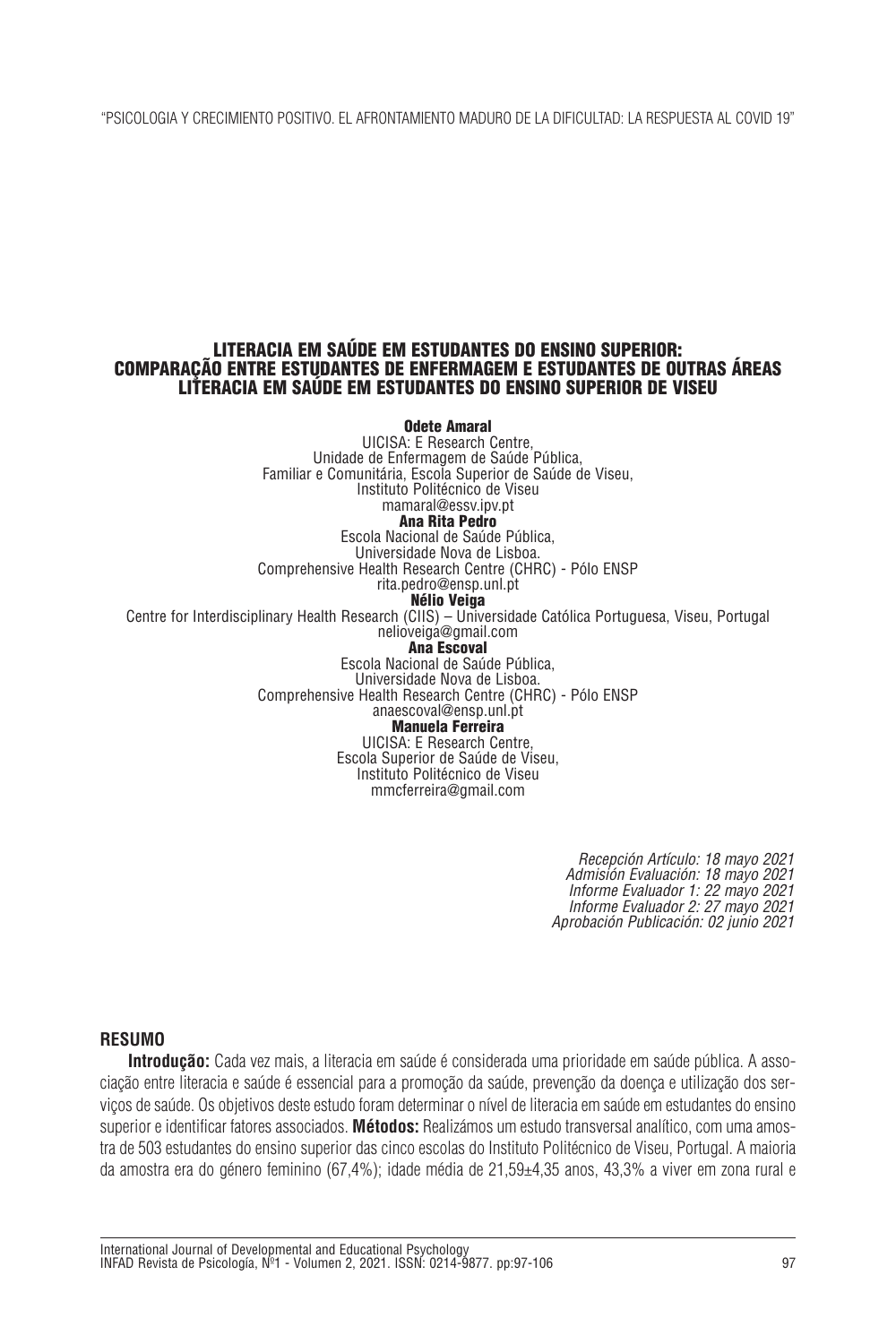55,3% dos estudantes frequentava o curso de enfermagem. Os dados foram recolhidos através de um questionário auto-aplicado e constituído por perguntas sociodemográficas, académicas e pelo questionário de literacia em saúde versão portuguesa (HLS-EU-PT). **Resultados:** A maioria dos estudantes (53,9%) apresentava um nível de literacia global suficiente. Em todos os domínios do questionário de literacia a maioria dos estudantes apresentou um nível de literacia em saúde suficiente ou problemático. As variáveis sociodemográficas não se associaram significativamente com a literacia em saúde. Quanto às variáveis académicas, ser estudante de enfermagem associou-se positivamente com o nível de literacia (p=0,01) e os jovens 'estudantes-trabalhadores' apresentaram pior nível de literacia em saúde no domínio da promoção da saúde (OM = 212,72 vs. 258,04 p=0,02).

**Conclusões:** Este estudo sugere que é necessário melhorar o nível de literacia em saúde dos jovens, futuros adultos e, alguns, futuros profissionais de saúde.

**Palavras-Chave:** literacia em saúde; estudantes; ensino superior; estudos epidemiológicos; enfermagem

## **ABSTRACT**

**Health literacy in higher education students: comparison of nursing students with students from other areas. Health literacy in higher education students in Viseu. Introduction:** Increasingly, health literacy is considered a public health priority. The association between literacy and health is essential for health promotion, disease prevention and use of health services. The objectives of this study were to determine the level of health literacy in higher educational students and to identify associated factors. **Methods:** We carried out an analytical cross - sectional epidemiological study with a sample of 503 higher educational students from the five schools of the Polytechnic Institute of Viseu, Portugal. The majority of the sample was female (67.4%); mean age of 21.59  $\pm$  4.35 years, 43.3% lived in rural areas and 55.3% of the students attended the nursing course. The data was collected through a self-administered questionnaire and presented socio-demographic and academic variables and also the Portuguese version of the health literacy questionnaire (HLS-EU-PT). **Results:** Most students (53.9%) had a sufficient level of overall literacy. In all domains of the questionnaire, most students presented a sufficient or problematic level of health literacy. Nursing students presented higher averages of health literacy, in general and in all domains, compared to students in other courses. Sociodemographic variables were not significantly associated with health literacy. Regarding the academic variables, being a nursing student was positively associated with the level of literacy ( $p = 0.01$ ) and the young 'student-workers' had a lower level of health literacy in the health promotion field (Average Order = 212.72 vs. 258.04, p = 0.02). **Conclusions:** This study suggests that it is necessary to improve the level of health literacy of young people, future adults and some future health professionals.

**Keywords:** health literacy; students; education higher; epidemiological study; nursing

# **INTRODUCTION**

Health literacy is a complex and evolving construct, although over the last decades scientific research dealing with that issue has been gaining an increasing importance (Chinn & McCarthy, 2013; Sørensen, et al., 2012). Literature has shown how that literacy interferes with the improvement of the health status of populations. On the one hand, better levels of literacy positively influence health, impacting health care costs and utilization, disease promotion and prevention. On the other hand, inadequate health literacy has a negative impact on one's ability to access and use health care, interact with professionals and take care of oneself (Berkman, Davis, & McCormack, 2010; Muhanga, & Malungo, 2018). It also shows that when the level of health literacy is inappropriate, it can negatively affect the capacity of a person to access and use health care resources, to interact with the health professionals and to take care of him/herself (Berkman, Davis, & McCormack, 2010; Muhanga, & Malungo, 2018). Health literacy influences the way in which individuals are prepared to make appropriate health decisions in everyday life. On the one hand, an individual with an adequate level of health literacy has a greater capacity to take responsibility for his health, for his family's health and for the health of his community. This type of person will be more likely than others to follow healthy lifestyles and to carry out routine health screening (Muhanga, &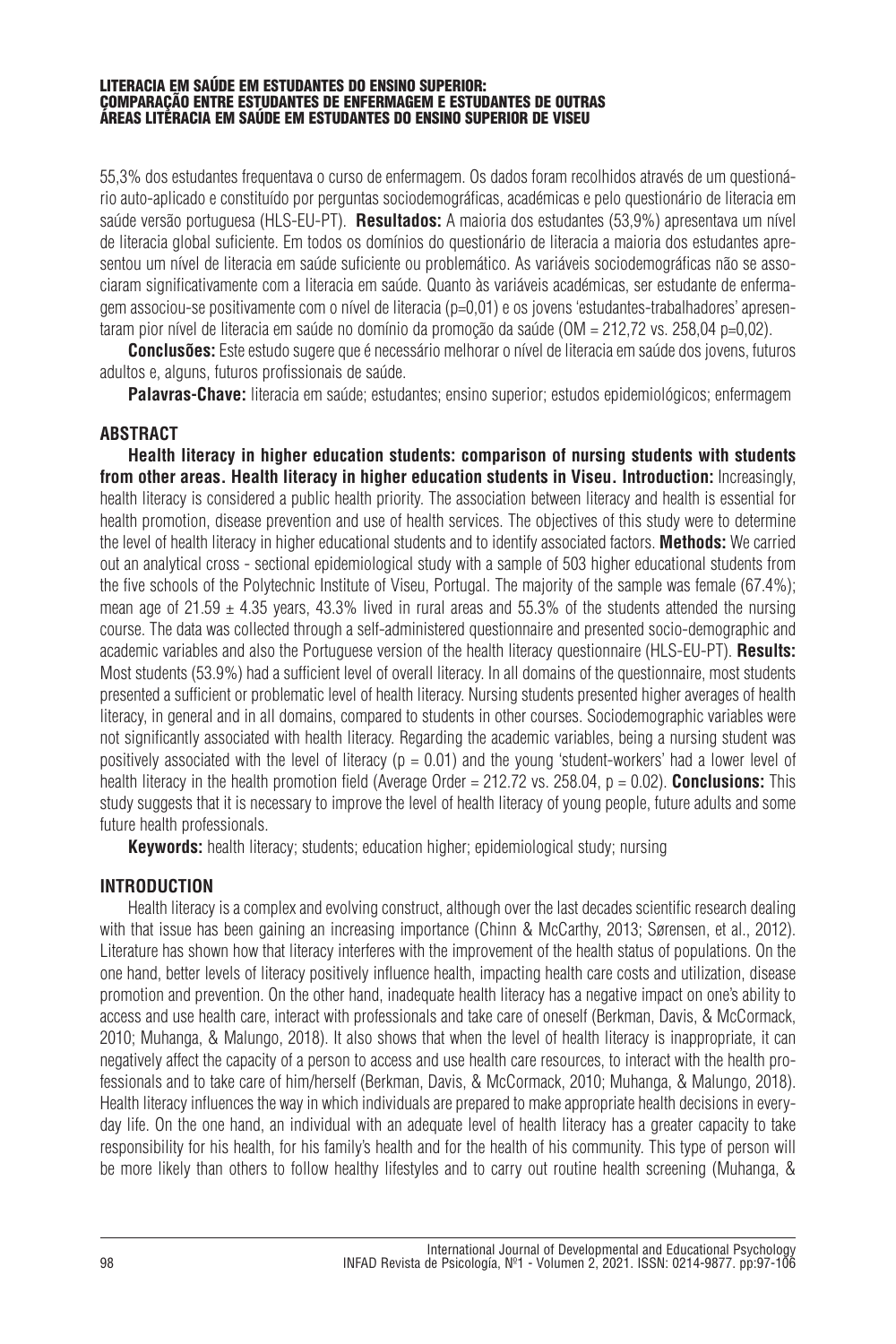Malungo, 2018; Sørensen, et al., 2012). On the other hand, inadequate health literacy is associated to a higher risk of comorbidities, higher rates of mortality, anxiety/depression, improper use of health services (especially in relation to their use of emergency services) (Puente-Maestu et al., 2016). Several people find that it is difficult to navigate the existing healthcare systems and often fail to understand the information provided from healthcare providers and organizations. This difficulty makes it hard for them to effectively manage their healthcare needs. The lack of health literacy is more serious when healthcare professionals, including nursing students, lack the proper knowledge and skills to address the needs of patients with lower health literacy. Nursing students' lack of training about health literacy contributes to this gap in their knowledge and skills, as well as their inability to provide high-quality patient-centred care due to poor communication skills (Mullan et al., 2017).

Health literacy refers, broadly, to the ability of individuals to have access, understand and use health-related information daily. In 1998, WHO defined health literacy as a set of "*cognitive and social skills which determine* the motivation and the ability of individuals to gain access to, understand and use information in ways which pro*mote and maintain good health* (WHO, 1998)*"*. According to Sørensen et al., (2012) "*Health literacy has been defined as the knowledge, motivation and competence to access, understand, appraise, and apply information in everyday life to make judgments and decisions about health care, disease prevention and health promotion, and to maintain and promote quality of life throughout the life course"* (Sørensen et al., 2012).

We weren't able, taking into account the different studies we had the opportunity to analyse, to establish a consistent relationship between health literacy and socio-demographic variables (gender, age and education). Negative associations between age and health literacy were observed in studies conducted in Austria, Bulgaria, Greece, Spain, Poland and Portugal (Sørensen et al., 2015; Pedro, Amaral, Escoval, 2016) and in Japan a positive association between those variables was established (Nakayama et al., 2015). A study conducted in Porto and that used a sample of 253 individuals over the age of 15- showed that age groups formed by people whose age ranged between 46 and 55 and by individuals who were over 66 were those who reveal the highest inadequate level of health literacy; participants who tended to exhibit problematic health literacy were those who were between 46 and 55 years old and between 56 and 65 years old. Participants who were 26-35 years old were those who, most frequently, showed sufficient or even excellent health literacy (Gonçalves, 2015). The association between age and the Overall Health Literacy Index was significant (c2=21,417; p=0,018) (Gonçalves, 2015).

All possible effort should be made to develop to promote health literacy among children and young people; during their childhood and youth. Children experience numerous processes of cognitive, physical and emotional growth and develop health-related habits, behaviours and skills. Health providers, namely nurses and nursing students, play an extremely important role in the training and in the development of health literacy among all age groups and throughout their entire life cycle. According to the competences of nurses, they should perform functions in terms of health protection and promotion, disease prevention, empowerment of the individual, family, groups and communities, to manage the health information of groups and communities. Therefore, they must be active members and responsible for raising the level of health literacy of the individual, families and communities. Thus, it is essential that the training of nursing students enables and empowers them so that the exercise of their functions contribute to the health training and literacy of the individual, families, groups and communities.This study aims to determine the level of health literacy in higher education students, to identify associated factors and to compare the level of health literacy of nursing students and students from other courses.

## **Materials and Methods**

We have conducted an analytical cross-sectional study. We handed out 600 questionnaires and collected 503 of them fully completed (83.83%). The final sample was composed of 503 students who were attending one of the five organic units of the Instituto Politécnico de Viseu (Polytechnic Institute of Viseu) (Escola Superior de Saúde de Viseu (Higher School of Nursing); Escola Superior de Educação de Viseu (Higher School of Education); Escola Superior de Tecnologia e Gestão de Viseu (Higher School of Technology and Management of Viseu); Escola Superior Agrária de Viseu (Higher School of Agromony) e Escola Superior de Tecnologia e Gestão de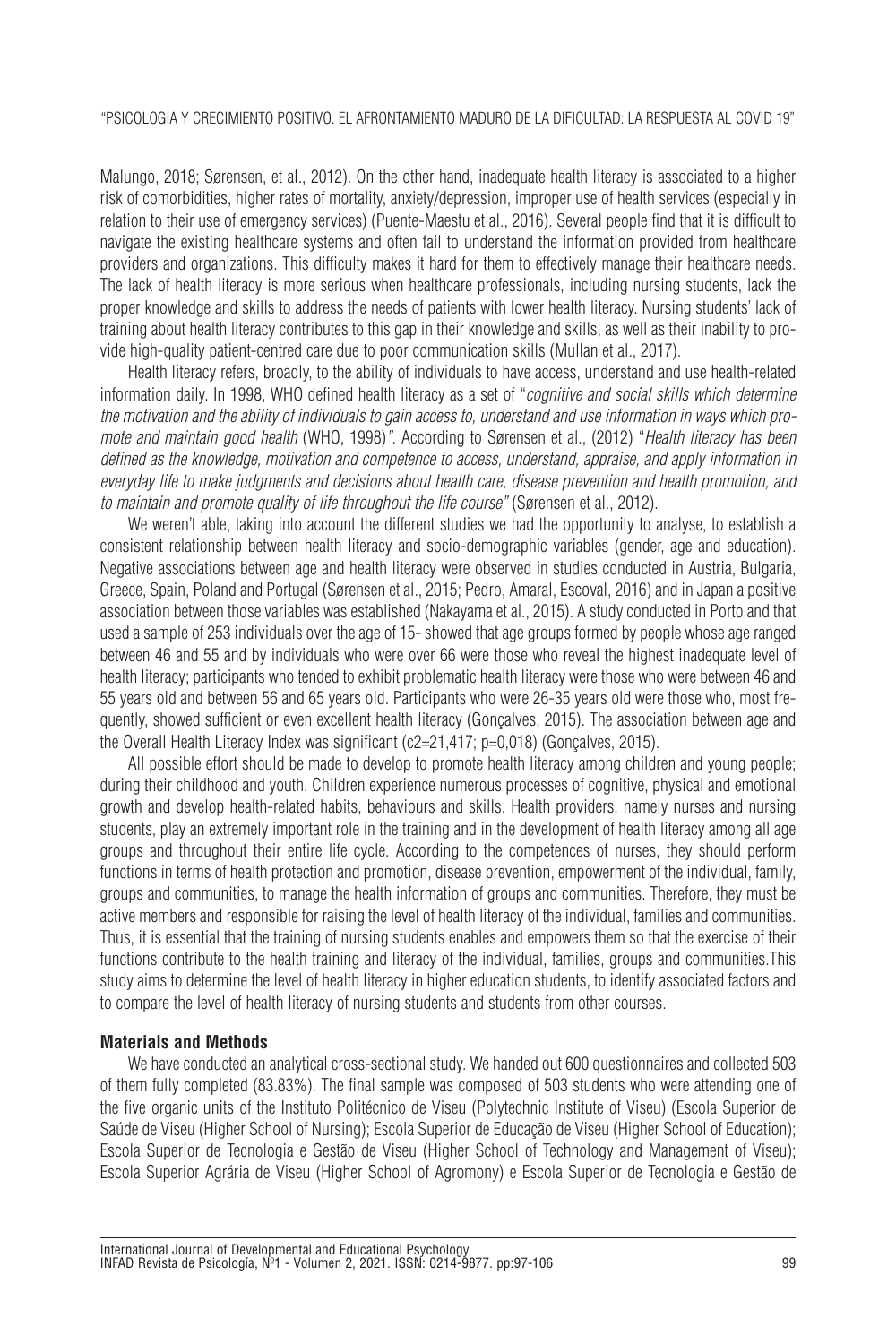Lamego (Higher School of Technology and Management of Lamego). Concerning socio demographic variables, 339 (67.4%) of them were female with a median age of  $21.59 \pm 4.35$  years (respondents' age ranged between 18 and 51 years). 69.8% of the respondents were ≤ 21 years and 30.2% were ≥ 22 years; 43.3% of the surveyed students were living in a village, 38.8% of them were living in the city and 17.9% of them in a small town. 55.3% of the respondents were attending nursing school at the Escola Superior de Saúde de Viseu.

Data were collected between March and June 2017 using a self-administered questionnaire, which started with a brief introduction, with information about the objectives of the study and requested the students' cooperation. Confidentiality and anonymity were ensured. The students answered the questionnaire in the classroom. Once the questionnaires were completed, they were placed by the student in a closed envelope. The opening of the envelope was carried out by one of the researchers in charge of the study who immediately codified the document. The research project has the positive opinion of the Ethics Committee of Higher School of Nursing of Viseu.

The questionnaire included questions about the respondents demographic and academic characterization as well as the European Health Literacy Questionnaire (HLS-EU) in the Portuguese version (HLS-EU-PT) (Pedro, Amaral, Escoval, 2016). The scale consists of 47 questions and the score for each item ranged between 1 and 4 (1 would stand for "very difficult "and 4 for "very easy"). Participants were asked to mention the degree of difficulty they experience when they carry out relevant tasks in the management of their healthcare.

The instrument includes aspects that are related to three different health-related dimensions –16 questions that are meant to gather information about *health care* (1-16); 15 questions that have to do with *disease prevention*: (17-31) and 16 questions that will deal with aspects related to *health promotion* (32-47). It also comprehends four levels of information processing which are essential to the respondents' decision-making process – *access, understand, appraise and apply*. In order to guarantee the indexes calculation and to ensure the comparison between them, the 4 calculated indexes were standardized in a variable metric scale ranging from 0 and 50, in which 0 will represent the lowest possible health literacy and 50 the highest possible level of health literacy. The following cut-off points have been identified for each of the 4 levels: scores  $\leq 25$  points = inadequate health literacy; scores between 25 and 33 points = problematic health literacy; scores between 33 and 42 = sufficient health literacy and scores between 42 and 50 = excellent health literacy.

Data analysis was carried out using the *Statistical Package for the Social Sciences* program (SPSS 24.0)

# **Results**

Taking into account professional variables, evidence showed that 13.3% of higher education students were working students and most of them had a part time job (50.0%); 60.3% of the student workers enjoyed workstudy status.

According to the following Table, 4.0% of the surveyed students showed inadequate overall health literacy; 28.6% of them demonstrated problematic health literacy; 53.9% of them revealed sufficient health literacy and 13.5% excellent overall health literacy (Table 1). The analysis of the data related to the *health care* dimension proved that 5.4% of the students revealed inadequate health literacy; 25.0% of them problematic literacy; 56.5% a sufficient level of literacy and, finally, that 13.1% of them possessed an excellent level of literacy in that particular area/dimension. The analysis of the data regarding *disease prevention* showed that the majority of the participants (52.5%) proved to have a sufficient health literacy level, that 25.6% of the participants had a problematic literacy level, 17,7% of them had an excellent literacy level and that only 4,4% of them seemed to have inadequate literacy. Finally, the data collected about *health promotion* proved that 4.0% of the surveyed students presented an inadequate literacy level, 28.6% a problematic level, 13.5% an excellent literacy level and that the majority of them (53.9%) revealed a sufficient level of health literacy. In all the dimensions, the majority of the respondents showed a sufficient level of health literacy. The information collected also proved that there is a significant percentage of participants whose answers revealed a problematic level of health literacy.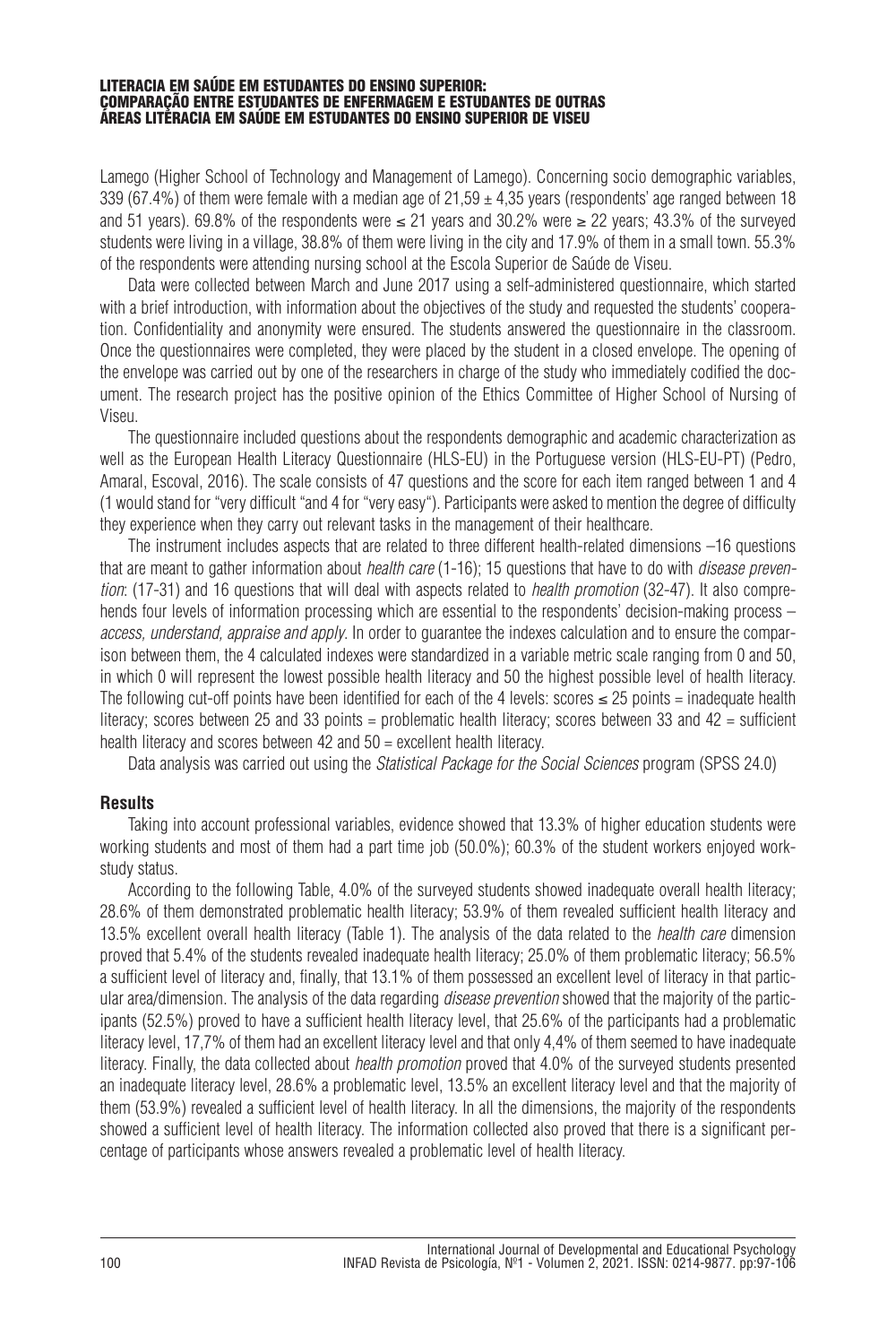|                               |     | <b>Dimensions</b> |             |                              |                     |      |         |      |  |  |  |
|-------------------------------|-----|-------------------|-------------|------------------------------|---------------------|------|---------|------|--|--|--|
|                               |     | Health care       |             | <b>Disease</b><br>Prevention | Health<br>Promotion |      | Overall |      |  |  |  |
|                               | n   | $\frac{6}{6}$     | $\mathbf n$ | $\%$                         | n                   | $\%$ | n       | $\%$ |  |  |  |
| <b>Health Literacy Levels</b> |     |                   |             |                              |                     |      |         |      |  |  |  |
| Inadequate                    | 27  | 5.4               | 22          | 4.4                          | 33                  | 6.6  | 20      | 4.0  |  |  |  |
| Problematic                   | 126 | 25.0              | 129         | 25.6                         | 121                 | 24.1 | 144     | 28.6 |  |  |  |
| Sufficient                    | 284 | 56.5              | 264         | 52.5                         | 261                 | 51.9 | 271     | 53.9 |  |  |  |
| Excellent                     | 66  | 131               | 88          | 175                          | 88                  | 175  | 68      | 135  |  |  |  |

| Table 1 - Health Literacy Levels- HLS-EU-PT scale |  |
|---------------------------------------------------|--|
|---------------------------------------------------|--|

When we analysed the levels of health literacy and the respondents' gender, we found out that the percentages between male and female participants are very similar. However, girls presented better levels of health literacy than boys (54.3% of the female respondents showed sufficient health literacy while that percentage dropped to 53.0% among male students; an excellent literacy level was found among 14.2% of the female group and among 12.2% only of the male public). Male students showed higher levels of inadequate and problematic health literacy (6.1% and 28.7% respectively) while female students revealed significantly lower percentages (2.9% and 28.6%; respectively). However, the differences were not statistically significant.

A clear association between the socio-demographic variables studied and the overall levels of health literacy and its dimensions couldn't be established. The analysis of the answers that aimed to establish a relationship between the respondents' socio-demographic variables and their level of health literacy showed that female students who were ≥ 22 years, who were married/ in a non-marital partnership and who were living in a urban environment are the participants who present higher health literacy levels (average order =  $254.22$ ;  $254.08$ ;  $262.50$ ; 258.39 respectively). However, differences were not significant.

As we analysed the relationships between the participants' academic variables and their health literacy levels, we could confirm the existence of a higher level of health literacy among "nursing student" (average order  $(AO) =$  $268.28$  vs. 233.73,  $p = 0.01$ ). We could also confirm that being a nursing student has a clear influence over the scorings obtained in the different dimensions of the scale (health care - average order =  $267.93$  vs.  $234.12$ ,  $p =$ 0.01; disease prevention - average order = 265.06 vs. 237.34,  $p = 0.03$ ; promotion of Health - average order =  $263.79$  vs.  $238.77$ ,  $p = 0.05$ ). As far as the variable "student worker" is concerned, we have verified that students who manage to combine work and school presented a worse level of health literacy in the health promotion dimension (average order = 212.72 vs. 258.04,  $p = 0.02$ ) (Table 2).

|                        | <b>Dimensions</b> |                    |      |                  |                           |      |        |                         |      |                         |           |      |  |
|------------------------|-------------------|--------------------|------|------------------|---------------------------|------|--------|-------------------------|------|-------------------------|-----------|------|--|
|                        |                   | <b>Health Care</b> |      |                  | <b>Disease Prevention</b> |      |        | <b>Health Promotion</b> |      | Overall health literacy |           |      |  |
|                        | AO                | <b>KW</b>          | D    | AO               | <b>KW</b>                 | p    | AO     | <b>KW</b>               | D    | AO                      | <b>KW</b> | p    |  |
| <b>Nursing student</b> |                   |                    |      |                  |                           |      |        |                         |      |                         |           |      |  |
| Yes                    | 267.93            | 27282.50           |      | 265.06<br>237.34 | 28047.50                  | 0.03 | 263.79 | 28384.50                | 0.05 | 268.28                  | 27191.50  | 0.01 |  |
| No                     | 234.12            |                    | 0.01 |                  |                           |      | 238.77 |                         |      | 233.73                  |           |      |  |
| <b>Student worker</b>  |                   |                    |      |                  |                           |      |        |                         |      |                         |           |      |  |
| Yes                    | 246.52            | 14239.00           |      | 236.72           |                           |      | 212.72 |                         |      | 226.77                  | 12915.50  | 0.13 |  |
| No                     | 252.84            |                    | 0.74 | 254.35           | 13582.00                  | 0.35 | 258.04 | 11974.50                | 0.02 | 255.88                  |           |      |  |

*Table 2 - Relationship between health literacy and academic factors*

Variables like "IPV organic unit" and "year of the course you attend" have a positive relationship with the overall level and the different dimensions of health literacy ( $p < 0.01$ ). Evidence also showed that the average order values obtained in the *health care* dimension increase as the students' school level increases too. The same can be said for the other dimensions and for the participants' overall level of health literacy: AO values are higher in 1st, 2nd and 4<sup>th</sup> year students. On the contrary, 3<sup>rd</sup> year students showed lower health literacy. When we analyzed the case of students who were attending a postgraduate course, data showed that they had the lowest levels of overall health literacy and in all the three health dimensions studied (Table 3). The analysis of the collected data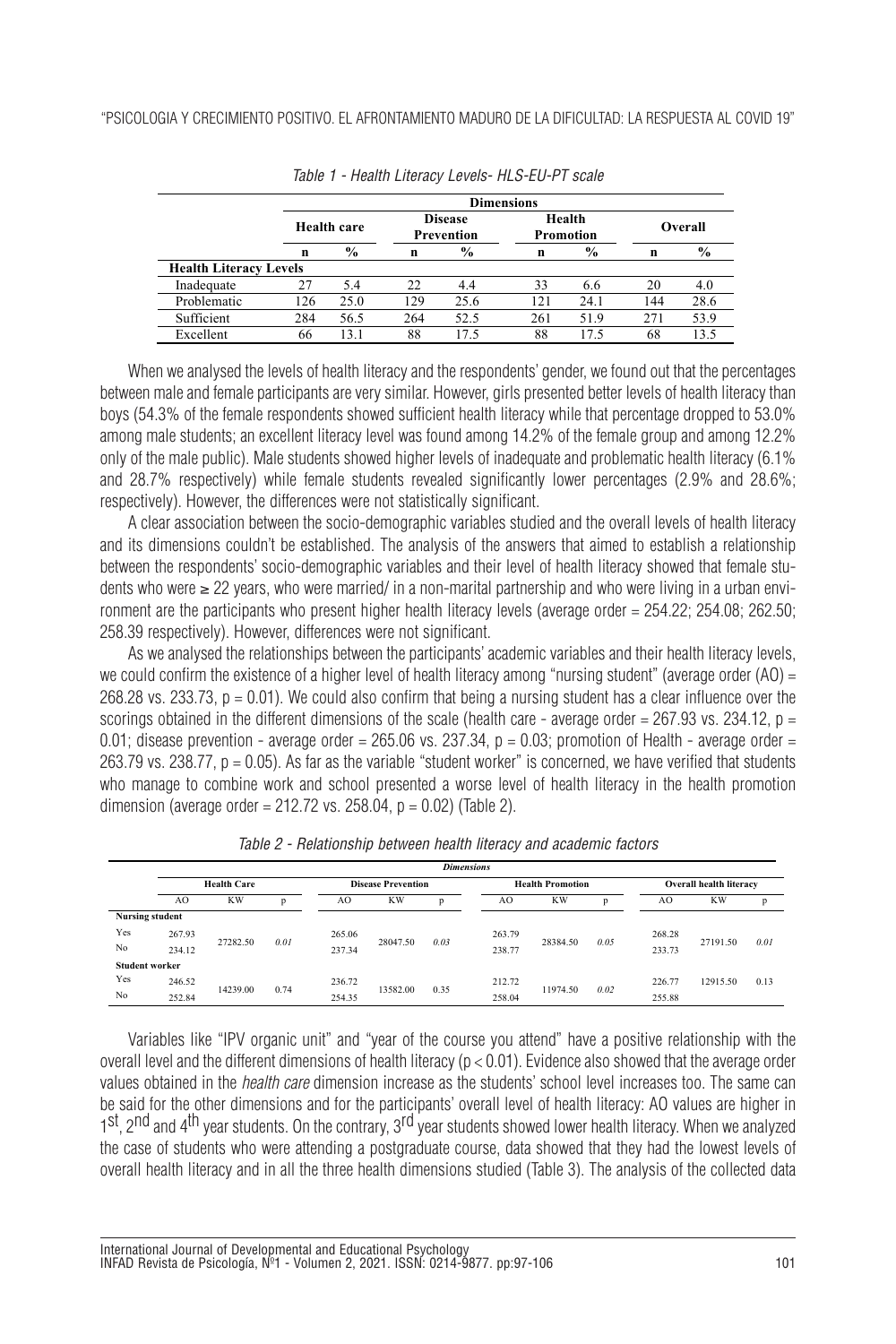about the relationship between each IPV and the students' health literacy levels showed that the students who were attending the Higher School of Nursing were those who revealed a higher level of health literacy with AO = 264.35. The only dimension in which they hadn't obtained the highest score was the health promotion dimension in which they were surpassed by the students of the Higher School of Technology and Management of Lamego (AO  $=$ 276.18 vs. 260.01) (Table 3).

|                                                                                             | <b>Dimensions</b>                              |                   |       |                                                |                           |        |                                                |                         |              |                                                |           |              |
|---------------------------------------------------------------------------------------------|------------------------------------------------|-------------------|-------|------------------------------------------------|---------------------------|--------|------------------------------------------------|-------------------------|--------------|------------------------------------------------|-----------|--------------|
|                                                                                             |                                                | <b>Heath care</b> |       |                                                | <b>Disease Prevention</b> |        |                                                | <b>Health Promotion</b> |              | <b>Overall Health</b><br>Literacy              |           |              |
|                                                                                             | AO                                             | <b>KW</b>         |       | AO                                             | <b>KW</b>                 | n      | AO                                             | <b>KW</b>               |              | AO                                             | <b>KW</b> | n            |
| School<br><b>HSTMV</b><br><b>HSNV</b><br><b>HSAV</b><br><b>HSTGL</b><br><b>HSEV</b><br>Year | 237.99<br>264.35<br>223.46<br>253.42<br>234.83 | 5.51              | 0.24  | 247.05<br>260.79<br>241.26<br>248.10<br>228.16 | 3.00                      | 0.56   | 227.55<br>260.01<br>242.10<br>276.18<br>238.21 | 4.94                    | 0.29         | 236.91<br>263.84<br>228.73<br>260.63<br>229.34 | 5.52      | 0.24         |
| 1 <sub>st</sub><br>2nd<br>3rd<br>4th<br>Postgraduate<br>course                              | 237.71<br>274.77<br>226.10<br>295.21<br>209.63 | 15.09             | 0.005 | 233.96<br>269.76<br>214.58<br>327.29<br>281.79 | 28.50                     | ≤0,001 | 244.51<br>270.75<br>210.51<br>309.60<br>241.42 | 21.51                   | $\leq 0,001$ | 241.05<br>274.69<br>208.63<br>314.25<br>237.21 | 25.32     | $\leq 0.001$ |

*Table 3 - Relationship between health literacy and the students' school and their school year*

Legend: AO - average order. HSTMV - Higher School of Technology and Management of Viseu; HSNV - Higher School of Nursing of Viseu; HSAV - Higher School of Agronomy of Viseu; HSTML - Higher School of Technology and Management of Lamego HSEV -Higher School of Education of Viseu;

When we tried to establish a relationship between health literacy and the school year attended by the Higher School of Nursing Students, we found out (Table 4) that there is a positive association between the school year students were attending and their overall health literacy level and between that variable and dimensions such as *health promotion* and *disease promotion*. Forth year nursing students were those who exhibit the highest levels of health literacy while the lowest values were obtained by third year students.

|                                                                                             | <b>Dimensions</b>                              |           |       |                                                |                           |              |                                                |                         |              |                                                |                                   |        |
|---------------------------------------------------------------------------------------------|------------------------------------------------|-----------|-------|------------------------------------------------|---------------------------|--------------|------------------------------------------------|-------------------------|--------------|------------------------------------------------|-----------------------------------|--------|
|                                                                                             | <b>Heath care</b>                              |           |       |                                                | <b>Disease Prevention</b> |              |                                                | <b>Health Promotion</b> |              |                                                | <b>Overall Health</b><br>Literacy |        |
|                                                                                             | AO                                             | <b>KW</b> |       | AO                                             | <b>KW</b>                 | n            | AO                                             | <b>KW</b>               |              | AO                                             | <b>KW</b>                         | n      |
| School<br><b>HSTMV</b><br><b>HSNV</b><br><b>HSAV</b><br><b>HSTGL</b><br><b>HSEV</b><br>Year | 237.99<br>264.35<br>223.46<br>253.42<br>234.83 | 5.51      | 0.24  | 247.05<br>260.79<br>241.26<br>248.10<br>228.16 | 3.00                      | 0.56         | 227.55<br>260.01<br>242.10<br>276.18<br>238.21 | 4.94                    | 0.29         | 236.91<br>263.84<br>228.73<br>260.63<br>229.34 | 5.52                              | 0.24   |
| 1st<br>2nd<br>3rd<br>4th<br>Postgraduate<br>course                                          | 237.71<br>274.77<br>226.10<br>295.21<br>209.63 | 15.09     | 0.005 | 233.96<br>269.76<br>214.58<br>327.29<br>281.79 | 28.50                     | $\leq 0.001$ | 244.51<br>270.75<br>210.51<br>309.60<br>241.42 | 21.51                   | $\leq 0.001$ | 241.05<br>274.69<br>208.63<br>314.25<br>237.21 | 25.32                             | ≤0,001 |

*Table 4 - Relationship between health literacy and HSNV nursing students' school year*

 -Higher School of Education of Viseu; Legend: AO - average order. HSTMV - Higher School of Technology and Management of Viseu; HSNV - Higher School of Nursing of Viseu; HSAV - Higher School of Agronomy of Viseu; HSTML - Higher School of Technology and Management of Lamego HSEV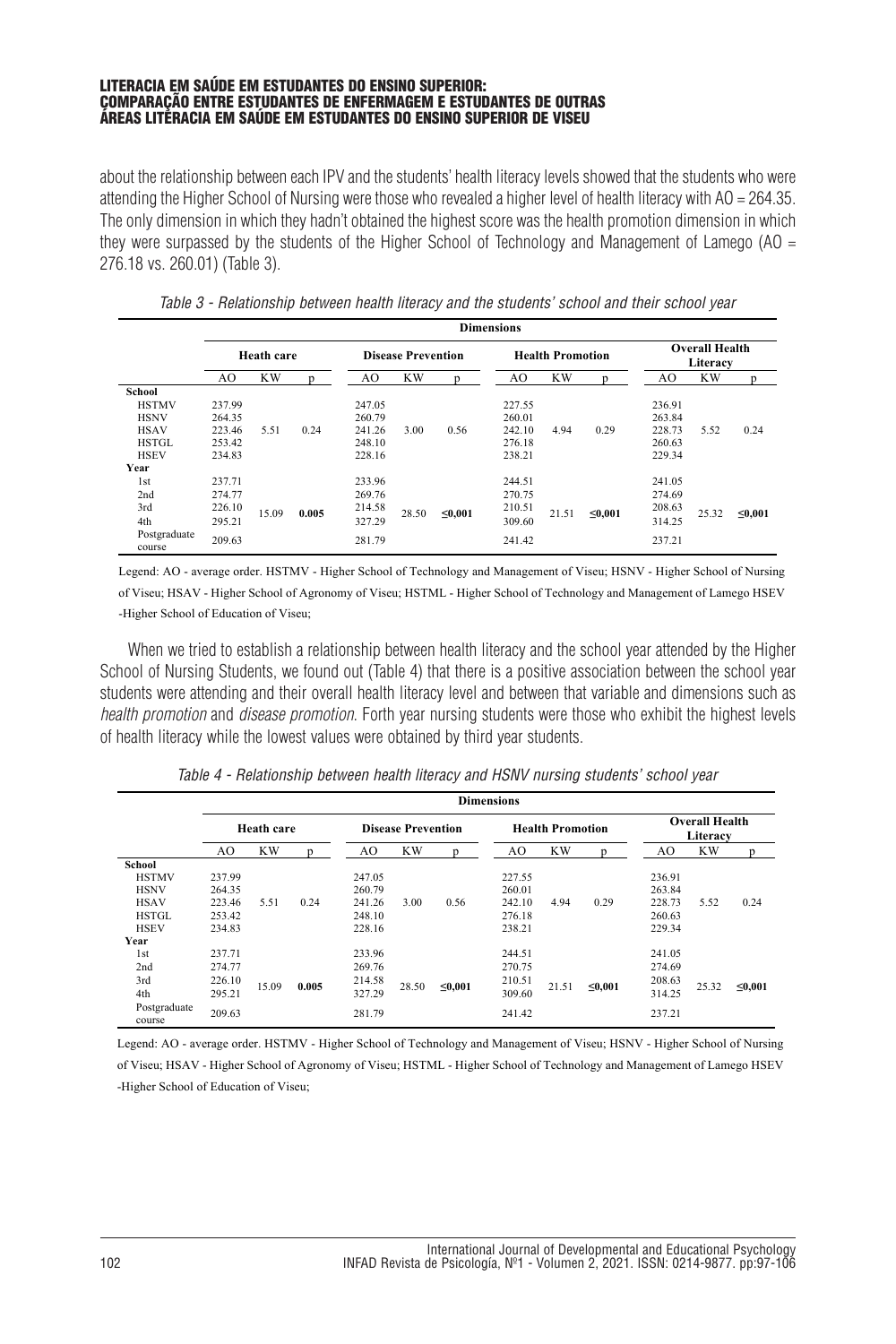"PSICOLOGIA Y CRECIMIENTO POSITIVO. EL AFRONTAMIENTO MADURO DE LA DIFICULTAD: LA RESPUESTA AL COVID 19"

## **DISCUSSION**

The low level of health literacy is a public health problem (Protheroe, et al., 2017). This condition is directly associated with worse health outcomes, with poorer health choices, poorer understanding of health conditions, the inability to clearly understand medical information and preventive health measures. Poor health literacy is also associated with an increase in hospital stays/admissions and consequently with an increase in health-related expenses (Berkman, Davis, & McCormack, 2010; Muhanga, & Malungo, 2018; Cho, Lee, Arozullah, & Crittenden, 2008, Agency for Health Care Research and Quality 2011).) Other scientific evidence has shown that individuals with inappropriate health literacy levels have more problems when they have to deal with basic health activities, to follow prescriptions, to calculate the quantity of medicines they have to take, to communicate with health providers, to interpret the results of their medical testing and to understand the risks and benefits of different medical procedures (National Network of Libraries of Medicine, 2013). The information conveyed in the current study shows that 4.0% of students from various educational areas presented an inadequate overall health literacy level; 28.6% of them demonstrated a problematic overall literacy level; the level of health literacy evidenced by 53.9% of those students was sufficient and, finally, only 13.5% of them exhibited an excellent overall level of health literacy.

When we analyzed the situation of students from the 5 schools separately, HSNV presented the highest health literacy average order values. However, differences were not statistically significant. These results make it all the more important to implement strategies for the promotion of health literacy and to reinforce the role of health education in schools (WHO, 1998). Young people with low levels of health literacy will be society's future adults. A study conducted using a sample of 972 individuals (who were 18 years old or above and in which the majority of the participants (54.2%) were female) showed that people aged between 35 and 64 years were those who showed higher health literacy (50.6%), followed by the 18-34 age group (36.7%) and the age group composed by people who were 65 or older came third (12.7%). Evidence also showed that people who were 65 or older were those who evidenced a lower level of health literacy (49.5%), that the 35-64 age group came right after in that scale (36.6%) and, finally, that 13,9% of participants aged between 18 and 34 years had low health literacy (Protheroe, et al., 2017). The same study showed that the level of health literacy was significantly associated with different socio-demographic variables, in particular with the participants' age – respondents in the over 65 age group were more likely to have limited functional health literacy- (OR= 2.48 IC95% 1.54-4.02), with the participants' low level of education (OR = 3.13 IC95% 2,04-4,81) and with the way respondents perceived their health condition (Bad or very bad  $=$  OR  $=$  2.27 IC95% 1.21-4,28) (Protheroe, et al., 2017). Individuals over the age of 65 years are more likely to have limited health literacy and less likely to make healthy and supported choices. This particularity is often attributed to a certain decline in cognitive function (Protheroe, et al., 2017). These results are in agreement with those obtained by Tomás, Queirós and Rodrigues (2015) [16] which stressed that functional health literacy declines with age and is higher among older students. These conclusions show the importance of developing and promoting health literacy at an early age. This decision will have a direct impact on the development of the child's health literacy as he grows up and, particularly, as he reaches adulthood. This assumption is crucial since we all know that adolescents absorb huge amounts of knowledge and behavioural patterns that they carry into adulthood and that will enable them to make appropriate and pertinent health decisions which will, in turn, lead to the healthy choices and health-promoting lifestyles they will adopt (Borzekowski, 2009; Chang, 2010; PaeK, & Hove, 2012).

In the current study, and in relation to the factors associated with health literacy, we only found significant association with professional variables. As far as the relationship between socio-demographic variables and the level of health literacy was concerned, we could observe that female students, who were  $\geq 22$  years, married/in a non-marital relationship and who were living in an urban environment are those who present higher averages of health literacy (AO = 254.22; 254.08; 262.50; 258.39 respectively). There was however no significant difference. The analysis of the kind of relationship between academic variables and health literacy proved that there was an association between the overall level of health literacy and the fact that the respondents were "nursing students"  $(p = 0.01)$  for all the dimensions of the scale (*health care*  $AO = 267.93$  vs. 234.12,  $p = 0.01$ ; *disease prevention* AO = 265.06 vs. 237.34, p = 0.03; *health Promotion* AO = 263.79 vs. 238.77, p = 0.05). As far as the variable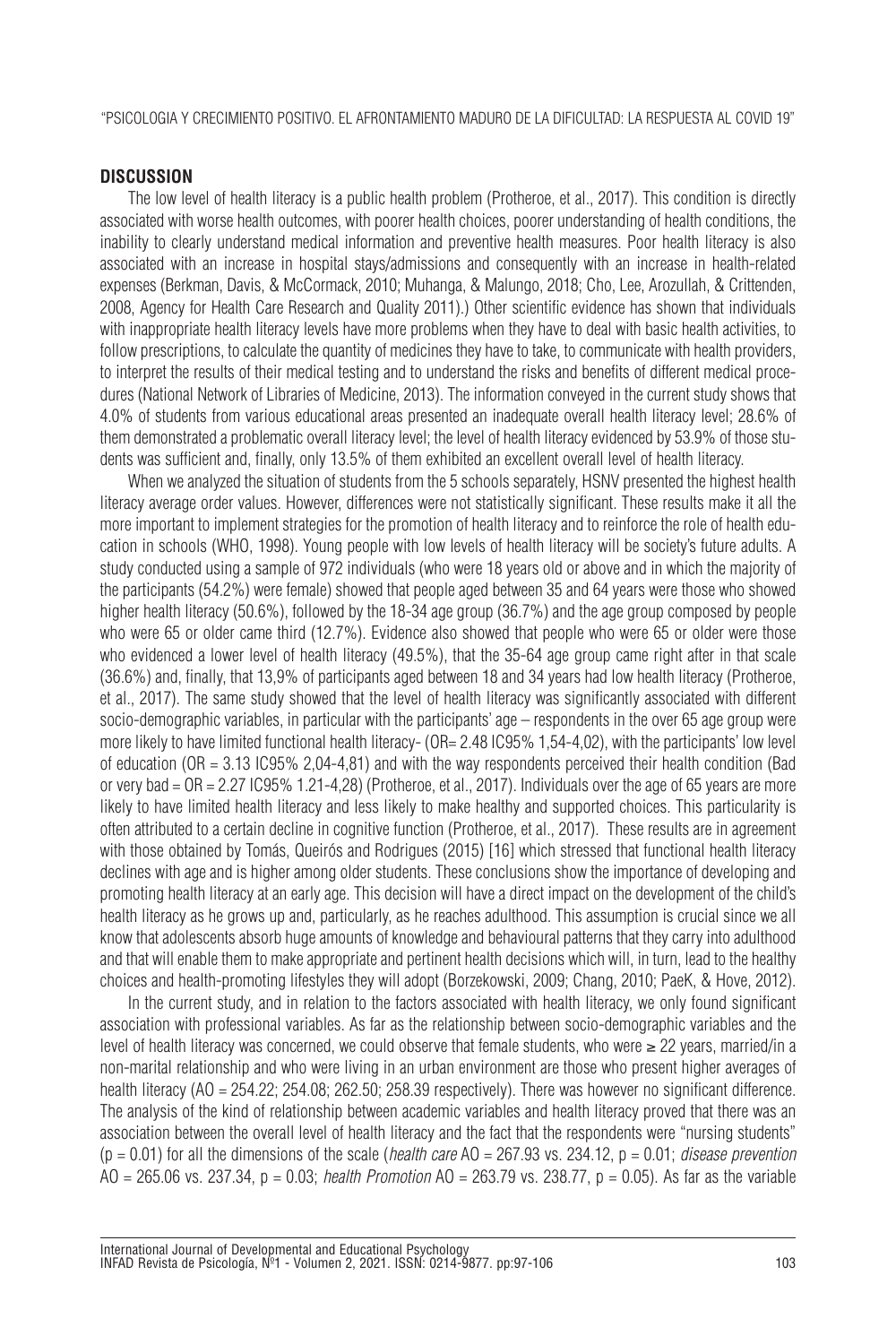"working student "is concerned, evidence showed that working students present a worse level of health literacy in the *health promotion* dimension (AO = 212.72 vs. 258.04,  $p = 0.02$ ). It seems fair to arque that healthcare students have easier access to health information, an assumption that will surely provide them with higher health literacy. This conclusion is reinforced by the fact that the students who have revealed a higher level of health literacy are for the most part students who were attending the Higher School of Nursing of Viseu (HSNV) (AO = 264,35). Considering that *"health literacy is based on the interaction between people's capacities and their life contexts,* the healthcare system, the educational system and the social and cultural factors of the community in which they live, the responsibility for improving health literacy levels should be shared among various sectors; the educa*tional system, the healthcare system, the cultural system and other social sectors* (Brito, 2014, p. 41)".

Studies that deal with assessment of health literacy in higher education students and studies that compare the level of health literacy of higher education healthcare students and the level of health literacy of students who are following other education areas are scarce. Even though health providers cannot take full responsibility for the promotion of health literacy, they clearly play a crucial role in this endeavour. During their training, nursing students start to adopt a certain attitude that will provide them with competences they will use to increase the level of health literacy among the general population that will, in turn, improve general health outcomes. This training will also be very important since it will give those students the ability and the tools that will enable them to take care of their own health. It is crucial that young nursing students and future nurses show a high level of health literacy that will facilitate the communication, the therapeutic relationship they will have to establish with their patients and the health education they will be expected to provide to the each individual, families and the community and that will enable a qualification of the those individuals, those families and that community that will represent a huge contribution to general health and to an increase of the quality of life and will, consequently, bring health gains.

As for the relationship between the year attended by the students of HSNV's nursing course and those students' health literacy level, evidence showed that there is a relevant association between the school year in which students are registered and the overall index of health literacy and the *health promotion* and *disease prevention* dimensions. Fourth year nursing students are those who have the highest level of health literacy. A study conducted in the United States of America showed that low health literacy is a serious issue in U.S. health care, suggesting that increasing and improving health literacy training for the healthcare workforce is needed (Coleman, 2011), especially for those who are not suitably prepared to effectively communicate with individuals/families with low health literacy(Ali, Ferguson, Mitha, & Hanlon, 2014). Anotherstudyconducted in North Carolina with higher education students (notably medical and nursing students) demonstrated that, in general, nursing students have low level of health literacy (Mullan, et al., 2017). These findings are in agreement with other studies (Johnson, 2014; Macabasco-O'Connell, & Fry-Bowers, 2011) and point out that nursing professionals may have limited knowledge to support individuals with low level of health literacy. This is clearly a problem that needs to be addressed considering that nursing course programmes do not include health literacy as part of their curriculum. Trainers must also play a crucial role in the training and the coaching of their students and have an impact on the betterment of students and future health professionals' health literacy. A study conducted in 2017 suggests that the increase in the level of health literacy could be achieved (1) by incorporating health literacy into the policies and practices of health systems/organizations, making sure that health information is clear, focused and that it can be functionally used by the consumer; (2) by educating consumers about health literacy and (3) by integrating health literacy into healthcare providers' training programmes (Mullan, et al., 2017).

There is an aspect that has not been assessed in this study and that we consider fundamental to further studies: the migration phenomenon. In future research, information about the students' nationality and about their health literacy level will be indispensable. With the increase in the immigrant population, in cultural diversity and with the ever growing need to provide culturally competent healthcare, healthcare providers face new challenges that are caused by communication and cultural differences and by migrants' health literacy level. Remarkably, health literacy has been an empowering tool to increase control over health, to improve the ability to access, ana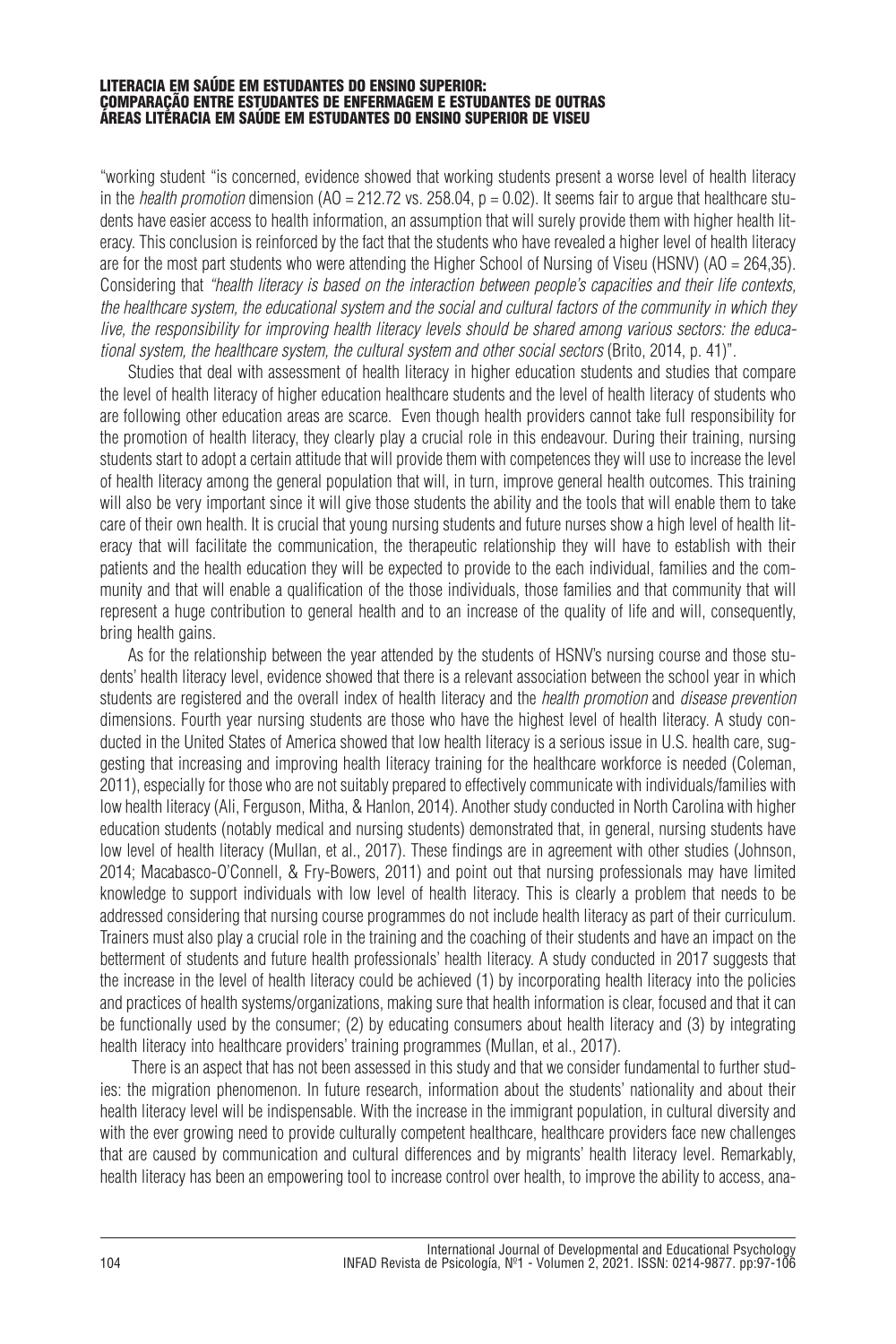"PSICOLOGIA Y CRECIMIENTO POSITIVO. EL AFRONTAMIENTO MADURO DE LA DIFICULTAD: LA RESPUESTA AL COVID 19"

lyze, understand and use health information for the promotion, prevention and use of health services. That way, people will follow a healthier life in the country where they live.

## **CONCLUSIONS**

With this study we can conclude most young students have a sufficient level of health literacy. The level of health literacy was significantly associated with several professional variables (being a nursing student; being a working student).

It is urgent to promote health literacy at an early age, in all the fields of training, and we have to accept that being familiar with the level of literacy of students who will become health professionals is fundamental to plan and implement suitable intervention strategies.

# **Conflicts of Interest**

The authors declare that they have no conflicts of interest.

# **REFERÊNCIAS BIBLIOGRAFICAS**

- Chinn, D., & McCarthy, C. (2013). "All Aspects of Health Literacy Scale (AAHLS): Developing a tool to measure functional, communicative and critical health literacy in primary healthcare settings," *Patient Education and Counseling*, 90(2), 247–253.
- Sørensen, K., Van den Broucke, S., Fullam, J., Doyle, G., Pelikan, J., Slonska, Z., & Brand, H. (2012). Health literacy and public health: a systematic review and integration of definitions and models. *BMC Public Health*, 12(80) doi:10.1186/1471-2458-12-80.
- Berkman, N., Davis, T., & McCormack, L. (2010). Health literacy: What is it? *Journal of Health Communication*, 15(S2), 9-19.
- Muhanga, M.I., & Malungo,J.R. (2018). Health Literacyand Some Socio-Demographic Aspects under One Health Approach in Eastern Tanzania: Connections and Realities. *Urban Studies and Public Administration*, 1(1), 89- 100.
- Puente-Maestu, L., Calle, M., Rodríguez-Hermosa, J.L., Campuzano, A., de Miguel Díez, J., Álvarez-Sala, J.L., … Lee, S.Y,. (2016). Health literacy and health outcomes in chronic obstructive pulmonary disease. Respiratory. *Medicine,* 115, 78–82. doi:10.1016/j.rmed.2016.04.016.
- Mullan, J., Burns, P., Weston, K., McLennan, P., Rich, W., Crowther, S., … Osborne, R.H,. (2017). Health Literacy amongst Health Professional University Students: A Study Using the Health Literacy Questionnaire. Education Sciences, 7(2), 1-11.
- World Health Organization, *Health promotion glossary*, Geneva, World Health Organization, 1998.
- Sørensen, K., Pelikan, J.M., Röthlin, F., Ganahl, K., Slonska, Z., Doyle, G., … HLS-EU Consortium. (2015). Health literacy in Europe: comparative results of the European health literacy survey (HLS-EU). *European Journal of Public Health*, 25(6), 1053-1058.
- Pedro, A.R., Amaral, O., & Escoval, A. (2016). "Literacia em saúde, dos dados à ação: Tradução, validação e aplicação do European Health Literacy Survey em Portugal," *Revista Portuguesa de Saúde Pública,* 34(3), 259- 275.
- Nakayama, K., Osaka, W., Togari, T., Ishikawa, H., Yonekura, Y., Sekido, A., & Matsumoto, M. (2015). Comprehensive health literacy in Japan is lower than in Europe: A validated Japanese-language assessment of health literacy. *BMC Public Health,* 15(505),1-12. doi:10.1186/s12889-015-1835-x.
- Gonçalves, A.M. (2015). Literacia em Saúde e utilização dos serviços de saúde. Dissertação de mestrado. Instituto Politécnico do Porto, Porto.
- Protheroe, J., Whittle, R., Bartlam, B., Estacio, E.V., Clark, L., & Kurth, J. (2017). Health literacy, associated lifestyle and demographic factors in adult population of an English city: A cross-sectional survey. *Health Expect*, 20(1), 112–119.